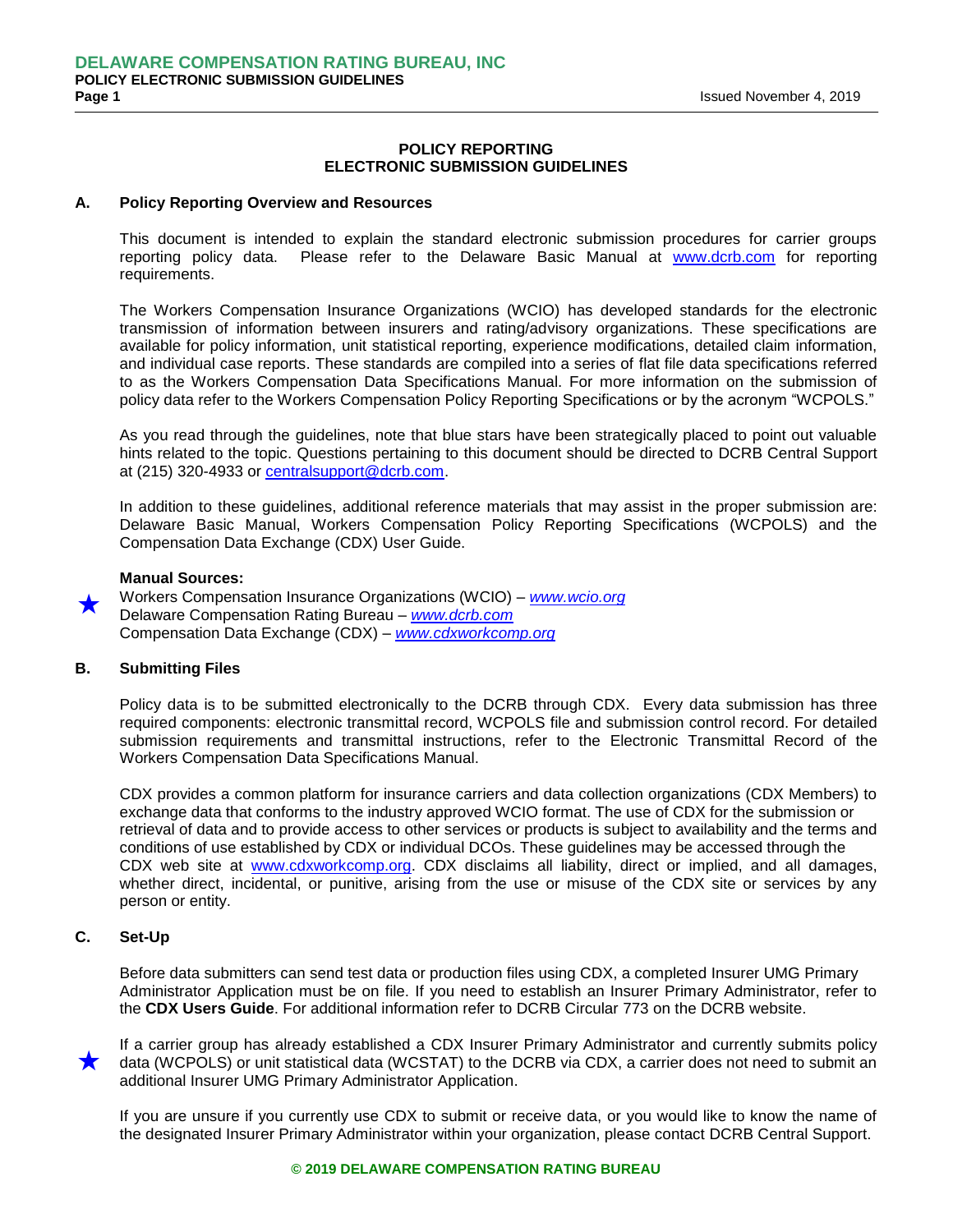Note that for carriers that use a Third Party Administrator (TPA), bill review vendor, or pharmacy vendor, the DCRB requires the CDX permission(s) to be handled through the standard TPA user setup within CDX. This means if you have vendors that report, you must have them set-up by your Insurer UMG Primary Administrator or the TPA UMG Primary Administrator.

It is the Insurer Primary Administrator's responsibility to administer TPA rights for their UMG. TPA organizations must be approved by the Insurer Primary Administrators for application access and transfer permissions. The TPA Primary Administrator has the ability to create and maintain TPA Users including setting up transfer permissions for CDX products and application access.

#### **D. Testing**

Testing consists of the data provider creating a WCPOLS test file, file acceptance by CDX, file acceptance by the DCRB, and a quality review of the accepted file. Testing should begin at least thirty (30) business days prior to the first submitted policy effective date.

#### **1. When to Send a Test File:**

- **Planning to submit policy data for the first time**
- Planning to submit a policy transaction type for the first time
- Planning to submit policy data for a new insurer as part of an existing insurer group
- Authorizing a Third Party Administrator to submit policy data for a new insurer
- Transitioning to a new system for entering or creating policy data submissions
- Making significant changes to systems that impact data quality and/or reporting

## **2. Creating a Test File**

Data providers must submit a file of various WCPOLS records. The data can be either production data or a set of historical data from the data providers systems. Additionally, the testing review process requires submission of hardcopy forms for each policy transaction. Hardcopy files should be submitted via email to DCRB Central Support.

An **Electronic Transmittal Record (ETR)** and a **Submission Control Record** must be included in the test submission. The ETR must appear as the header record and the Submission Control Record must appear as the trailer record. To ensure that the file is properly formatted, refer to the PA Basic Manual or to the WCIO WCPOLS data specification. For test files, the Submission Type Code (position 64) of the ETR must be valued as "T" for test submission. For further information on the ETR format, refer to the WCIO Workers Compensation Data Specifications Manual, where the ETR format is specified.



The WCPOLS files utilize the same CDX naming convention used for all other DCRB products. The first two positions of the file name must be "PP" or "PD" for Policy data and all other parts of the naming convention remain the same. The following is an example of how to apply the CDX File Naming Convention.

## **AAEP\_SSSSC\_RRRRR\_CCYYMMDDHHMM.FFF**

Where:

- **AA = Type of Data**
- PP = WCPOLS Policy data in PEEP format (ASCII)
- PD = WCPOLS Policy data in WCIO tape format (EBCDIC)
- **E = Source**
- $E = CDX$
- $D =$  Direct FTP
- $M = E$ -mail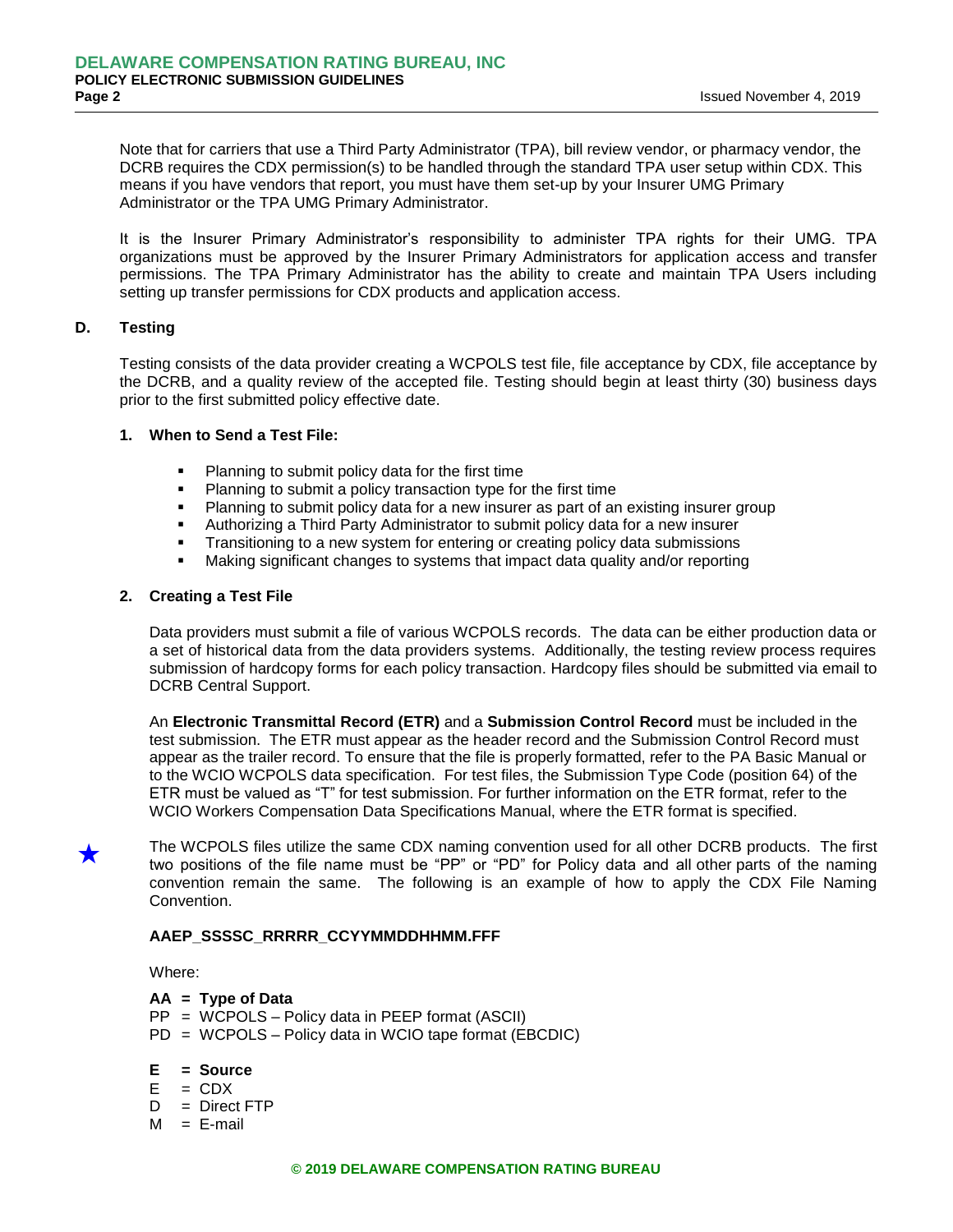- **P = Data Type**
- $P =$  Production
- $T = Test$
- **\_ = 1 underscore delimiter** for readability

**SSSSS** = Sender Carrier/State Code (preceded by ZEROS if code is less than 5)

- **C = Sender Type**
- C **=** Carrier
- T **=** TPA
- D **=** DCO
- **\_ = 1 underscore delimiter** for readability

**RRRRR** = Receiver Carrier/State Code (preceded by ZEROS if code is less than 5)

**\_ = 1 underscore delimiter** for readability

#### **CCYYMMDDHHMM = Submission Date/Time**

- $CC = Century (i.e. 20)$
- $YY = Year (i.e. 03)$
- $MM =$  Month (i.e. 01 thru 12)
- $DD = Day$  (i.e. 01 thru 31)
- $HH =$  Hour (on a 24-hour clock [i.e. 01 thru 24])
- $MM =$  Minute (on a 60 minute hour [i.e. 01 thru 60])

## **FFF = File Extension**

TXT = Text

Please refer to the **CDX User Guide** located at [www.cdxworkcomp.org](http://www.cdxworkcomp.org/) for further information. Login credentials are required to view the CDX User Guide.

**3. WCPOLS Testing Guidelines by Transaction Type**

Carriers must first be approved to submit Transaction 01 and 02 before submitting a test submission for the remaining Transaction Codes. Both hard copy and electronic versions of the same policy transactions should be submitted while in the testing phase.

## **New Policy (Transaction Code 01) & Renewal Policy (Transaction Code 02)**

Carriers will be approved for electronic submission for Transaction Codes 01 and 02 when they have completed tests that include and adhere to the following:

- 1. Submit a combination of at least ten (10) new and renewal policy transactions.
- 2. Include at least two examples of each of the following:
	- Single state
	- **Multi-state**
	- Short term: Less than 1 year
	- Long term: Policy period is greater than 1 year and 16 days but less than 2; greater than 1 year and 16 days but less than 3 years; three-year variable rate policy
	- Professional Employer Organization (PEO)
	- Wrap-up Construction Project
	- Multiple Names: Personal names; Commercial Names
	- Multiple Addresses: Mailing address; Multiple operating locations; Foreign address: No specific location
	- Experience Modification Rating: Report credit, debit, and/or neutral modifications; Include split experience ratings with split, when Rating Effective Date differs from Policy Effective Date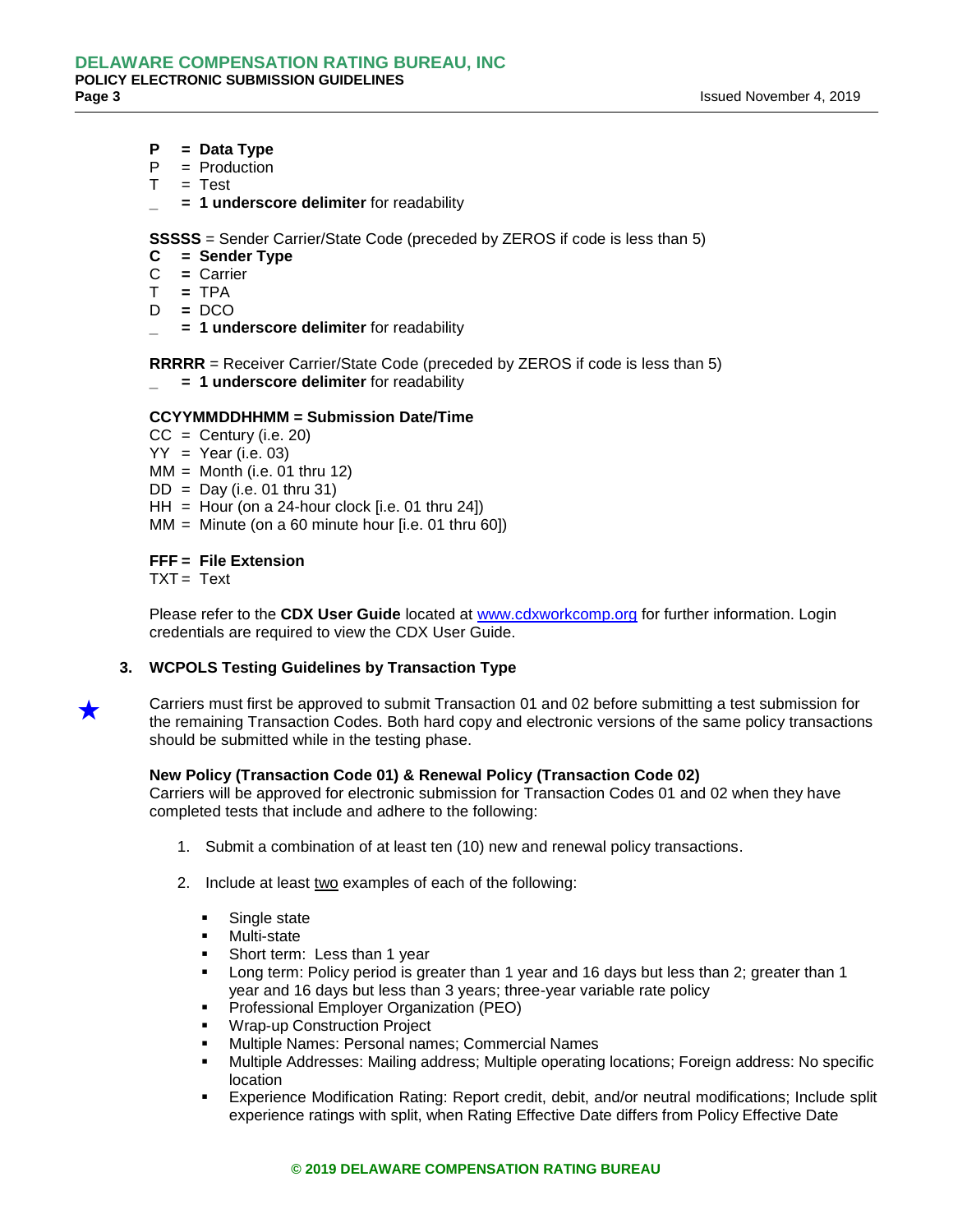- Merit Rating: Report credit, debit, and neutral modifications; Include split merit ratings when Rating Effective Date differs from Policy Effective Date; Report Merit Rating Statistical Codes as Exposures, placing the percentage in the Manual/Charged Rate field and the amount in the Estimated Premium Field
- Credit Programs: Construction Classification Premium; Workplace Safety Credit
- Classifications: Mercantile; Domestics; Construction; All-inclusive classes
- **Endorsements: Mandatory forms and detailed records (i.e. BI record)**

#### **Annual Rerate Endorsement (Transaction Code 04)**

Carriers will be approved for electronic submission for Transaction Code 04 when they have completed tests that include and adhere to the following:

- 1. Submit a combination of at least five (5) transactions and the corresponding hardcopy for each transaction.
- 2. Include examples of each of the following:
	- Three-year variable rate policy reported, submit Transaction 04 for subsequent policy periods.
	- Long term policy: Policy period greater than 1 year and 16 days but less than 2 years; submit Transaction 04 for subsequent policy periods
	- Long term policy (Policy period greater than 1 year and 16 days but less than 3 years; submit Transaction 04 for subsequent policy periods

#### **Cancellation & Reinstatement (Transaction Code 05)**

Carriers will be approved for electronic submission for Transaction Code 05 when they have completed tests that include and adhere to the following:

- 1. Submit a combination of at least twenty (20) Cancellation and Reinstatement Transactions along with the corresponding hardcopy for each change transaction.
- 2. Include examples of each of the following:
	- **Flat cancellation**
	- Mid-term cancellation
	- Non-renewals (cancellation on expiration date)
	- **Cancel prorate**
	- Cancel short-rate
	- Reinstatement of a flat cancel
	- Reinstatement of a mid-term cancellation
	- Reinstatement/withdrawal of nonrenewal
	- **•** Deletion of PA from a multi-state policy

**Policy Change Endorsement and Full Policy Replacement (Transaction Codes 06, 08, 10 and 15)**  Carriers will be approved for electronic submission when they have completed tests that include and adhere to the following:

- 1. Submit a combination of at least ten (10) policy change endorsement transactions and the corresponding hardcopy for each change transaction
	- Policy Replacement Due to Key Field Change (Transaction Code 06)
	- Policy Replacement due to Rating Change (Transaction Code 08)
	- Policy Replacement due to Non-Rating Change (Transaction Code 10)
	- Policy Replacement due to Add/Delete State Change (Transaction Code 15)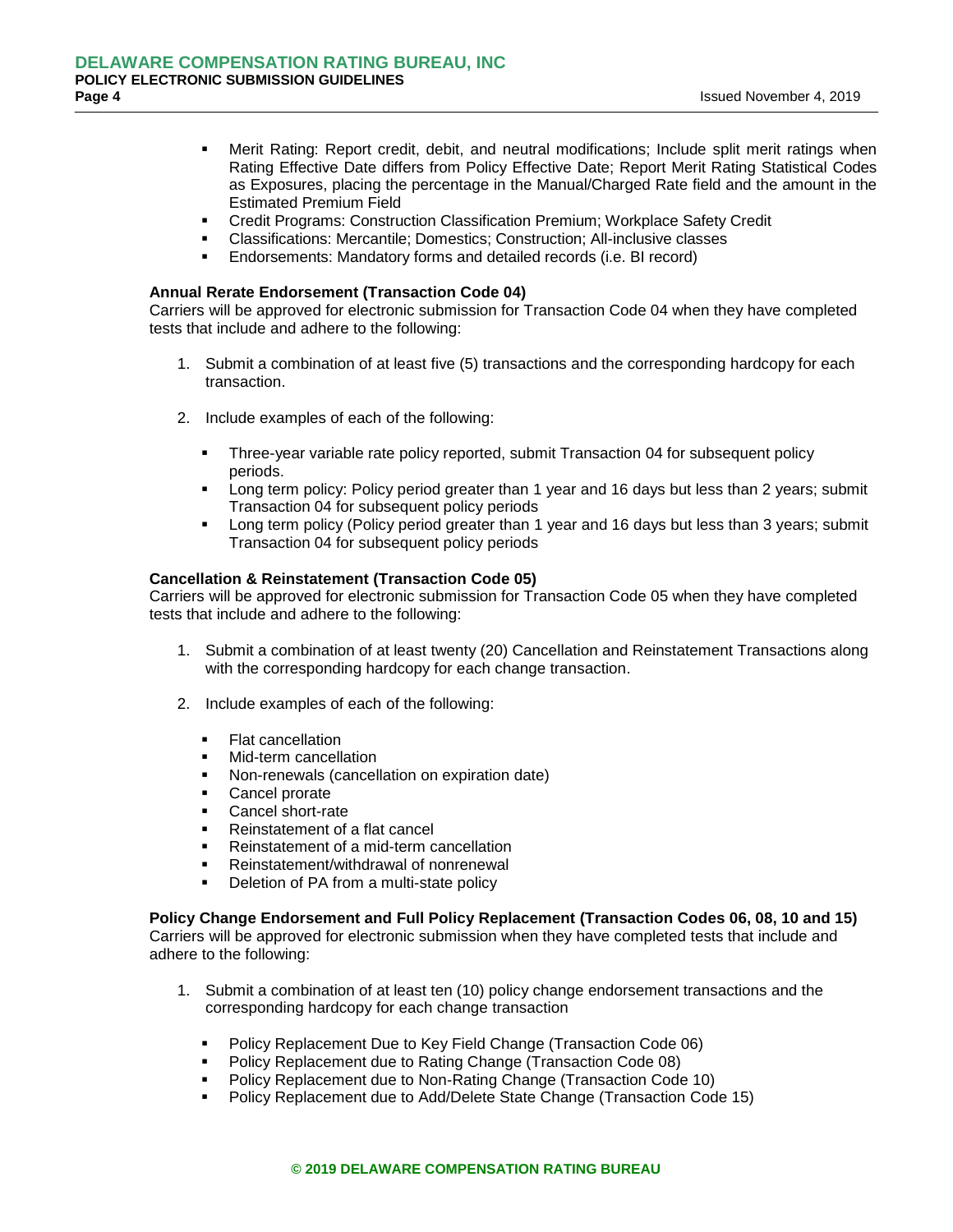- 2. Include examples of each of the following:
	- Add, delete, and change insured names at inception and midterm date
	- Add, delete, and change mailing addresses at inception and midterm date
	- Add, delete, and change payroll on classification codes
	- Add, delete, and change experience modification using policy effective date and midterm date
	- Add, delete, and change merit rating using policy effective date and midterm date
	- Add state (DE) at inception and midterm date
	- Delete state (DE) at inception and midterm date
	- Delete state (DE) at policy expiration
	- Change Policy Number
	- Change Carrier Code
	- Change Policy Effective Date

## **Noncompliance of Policy Terms and Conditions (Transaction Code 17)**

Carriers will be approved for electronic submission for Transaction Code 17 when they have completed tests that include and adhere to the following:

- 1. Submit a combination of at least ten (10) policy transactions along with the corresponding hardcopy for each change transaction.
- 2. Include examples of each of the following:
	- Noncompliance and compliance for premium reasons
	- Noncompliance and compliance for an audit reason
	- Multiple Z1 records for the same policy number/effective date with different
	- issue dates
	- Multiple Z1 records for the same policy number/effective date with the same
	- issue date properly sequenced by transaction sequence number

#### **4. File Acceptance by CDX**

CDX is the first step in the electronic file transfer process. CDX will electronically deliver your Policy (WCPOLS) file to the DCRB. CDX will assess basic file acceptance guidelines. CDX edits will consist of checking for the presence of both an electronic transmittal record and a submission control record which are needed to validate the record count and to grant the authority to send the WCPOLS file via CDX.

Note: When sending the Submission Control Record, it is required to be at the end of the file. The data submission should have the ETR as the first record, then the policy data records, and finally the Submission Control Record as the last record in the file.

If the WCPOLS file is in order, the file will then be passed to the DCRB. CDX will automatically generate one email message when the file is received by CDX and a second email message when the file is successfully received.

Contact DCRB Central Support when the test file has been submitted for tracking purposes.

## **5. File Acceptance by the DCRB**

After the file is processed by the DCRB, the system will automatically generate one email message to notify data submitters of **Accepted** or **Rejected** status following processing. The transmittal receipt will be sent to the email address reported on the Electronic Transmittal Record (ETR).